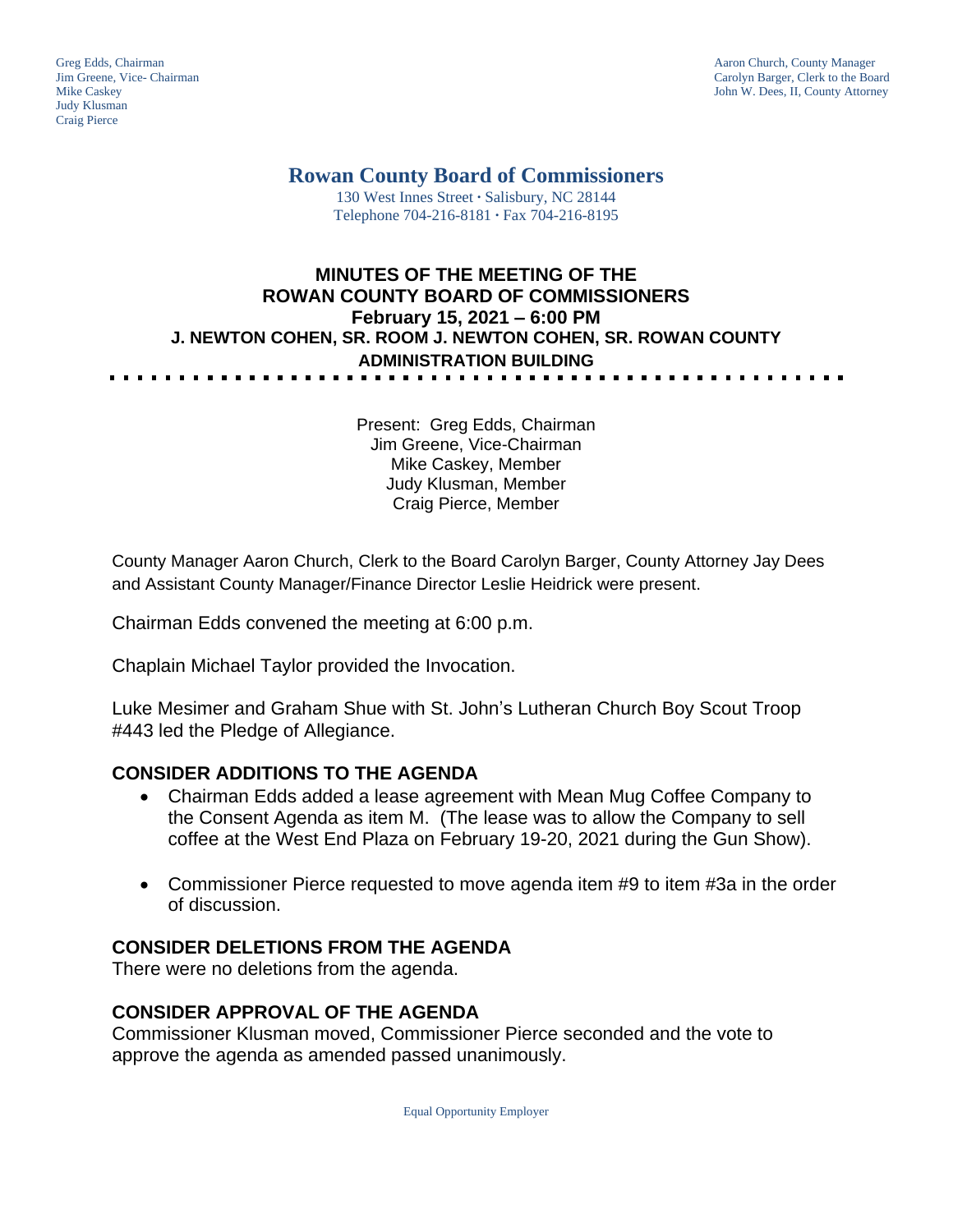## **CONSIDER APPROVAL OF THE MINUTES**

Commissioner Klusman moved, Commissioner Greene seconded and the vote to approve the minutes of the February 1, 2021 Commission Meeting passed unanimously.

## **1. CONSIDER APPROVAL OF CONSENT AGENDA**

Commissioner Klusman moved approval of the Consent Agenda as amended. The motion was seconded by Commissioner Pierce and passed unanimously.

The Consent Agenda consisted of the following:

- A. Schedule Public Hearing for March 15, 2021 to Consider No Wake Zone for Tamarac Shores Marina
- B. On-Airport Obstruction Clearing (Design-Bid) Grant Agreement
- C. Schedule Public Hearing for PDS 01-14 Amendment for March 1, 2021
- D. Nature Center FY21
- E. CRF Expenditure Report
- F. Purchase of Transportation Vans
- G. Schedule Public Hearing for CUP 01-21 for March 1 2021
- H. Schedule Public Hearing for Majority Road Name Petition for March 1, 2021
- I. Procurement Policy Revision Bond Requirement Threshold
- J. Land Sustainability Plan Consultant
- K. Change Order HVAC Renovation EMS Station 87 (lower part of Ag Building)
- L. Revised Task Order 14 with McGill Associates
- M. Lease Agreement with Mean Mug Coffee Company (addition to the Consent Agenda)

### **2. SPECIAL RECOGNITION**

Chairman Edds said the Board wished to recognize a special couple, William and Nancy Stanback. Chairman Edds said the Stanback family had been important to the community in many ways.

Chairman Edds continued by discussing how instrumental Mrs. Stanback had recently been for Rowan County Animal Services and how she had made it possible for construction of a new dog wing at the Animal Shelter.

Commissioner Pierce said the Resolution before the Board would name only one (1) of many projects after the Stanbacks. Commissioner Pierce noted the County had offered to name the new dog wing adoption center after Mrs. Stanback; however, she had declined. Commissioner Pierce said Mrs. Stanback had instead encouraged the County to name the facility after an active member of Shelter Guardians. Commissioner Pierce said the action had spoken highly of Mrs. Stanback' s character.

County Attorney Jay Dees added the Stanbacks were one of the families that made the community special. Mr. Dees said the Stanbacks had touched a lot of things "we won't know about" making the value of what they had done immeasurable.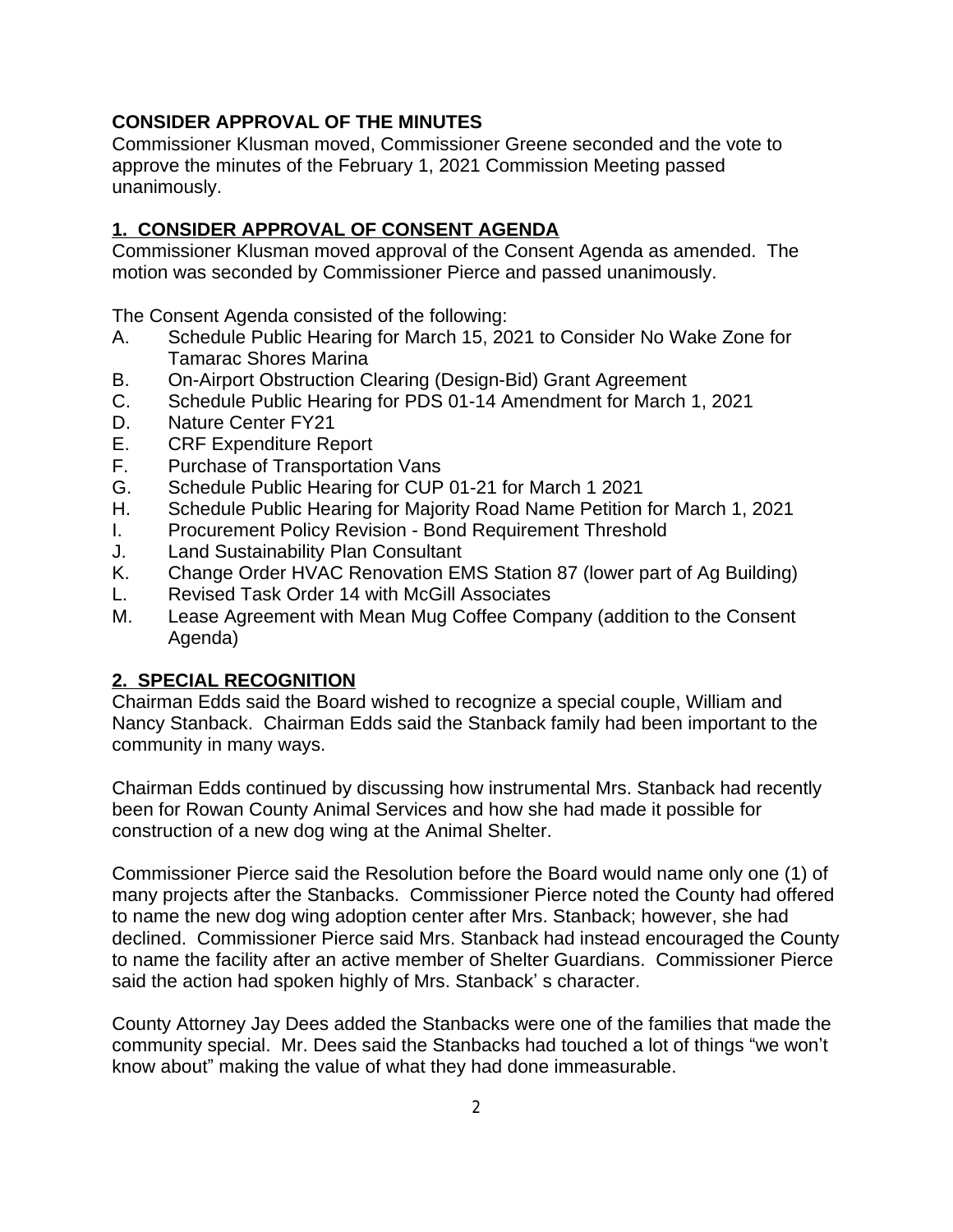Chairman Edds read the Resolution presented as follows:

WHEREAS, Nancy Hart Stanback is a long-time resident of Rowan County where she and her late husband, William C. "Bill" Stanback, have championed numerous projects and together they became a hallmark for how a true partnership works through their efforts to give back to the community; and

WHEREAS, Nancy's work has been frequently done quietly and behind the scenes with her compassionate nature driving her vision to help meet the needs of those downtrodden or often forgotten; and

WHEREAS, her love of God's creatures and earth's creation has embodied the core of Nancy's desire to make a difference to those involved and for the betterment of all; and

WHEREAS, the Rowan County Board of Commissioners hereby honors the generosity of both Bill and Nancy Stanback for their dedication and commitment, including but certainly not limited to environmental stewardship, the protection and welfare of animals, and significant enhancements to the County's parks and recreation system.

NOW, THEREFORE, BE IT RESOLVED THAT to ensure the Stanback legacy is honored for generations to come, the Rowan County Board of Commissioners does hereby name the Observation Platform at Dunn's Mountain Park in honor of William C. "Bill" and Nancy Stanback for their long-standing and visionary support of parks and conservation in Rowan County.

A standing ovation and round of applause followed the reading.

Chairman Edds said the Resolution would be delivered to Mrs. Stanback at her home.

#### **3. PUBLIC COMMENT PERIOD**

Chairman Edds opened the Public Comment Period to entertain comments from any citizens wishing to address the Board. With no one wishing to comment, Chairman Edds closed the Public Comment Period.

#### **#3a. PROPOSED CHANGES TO ROWAN COUNTY ORDINANCES CHAPTER 5 SECTION 5-26**

(This item was initially listed on the agenda as item #9 and was moved at the beginning of the meeting to item #3a in the order of discussion).

Bob Pendergrass, Director of Animal Services, stated that on January 19, 2021 the Board of Commissioners had conducted a public hearing to consider proposed text amendments to Animal Control ordinances. The Commissioners had tabled a decision to the current meeting.

Mr. Pendergrass said the department had been dealing with an issue that pertained to a neighbor who fed large animal carcasses to his dogs within a neighborhood. Mr. Pendergrass said the current ordinance did not address this type of activity and staff had drafted language for the Commissioners to consider. Mr. Pendergrass read the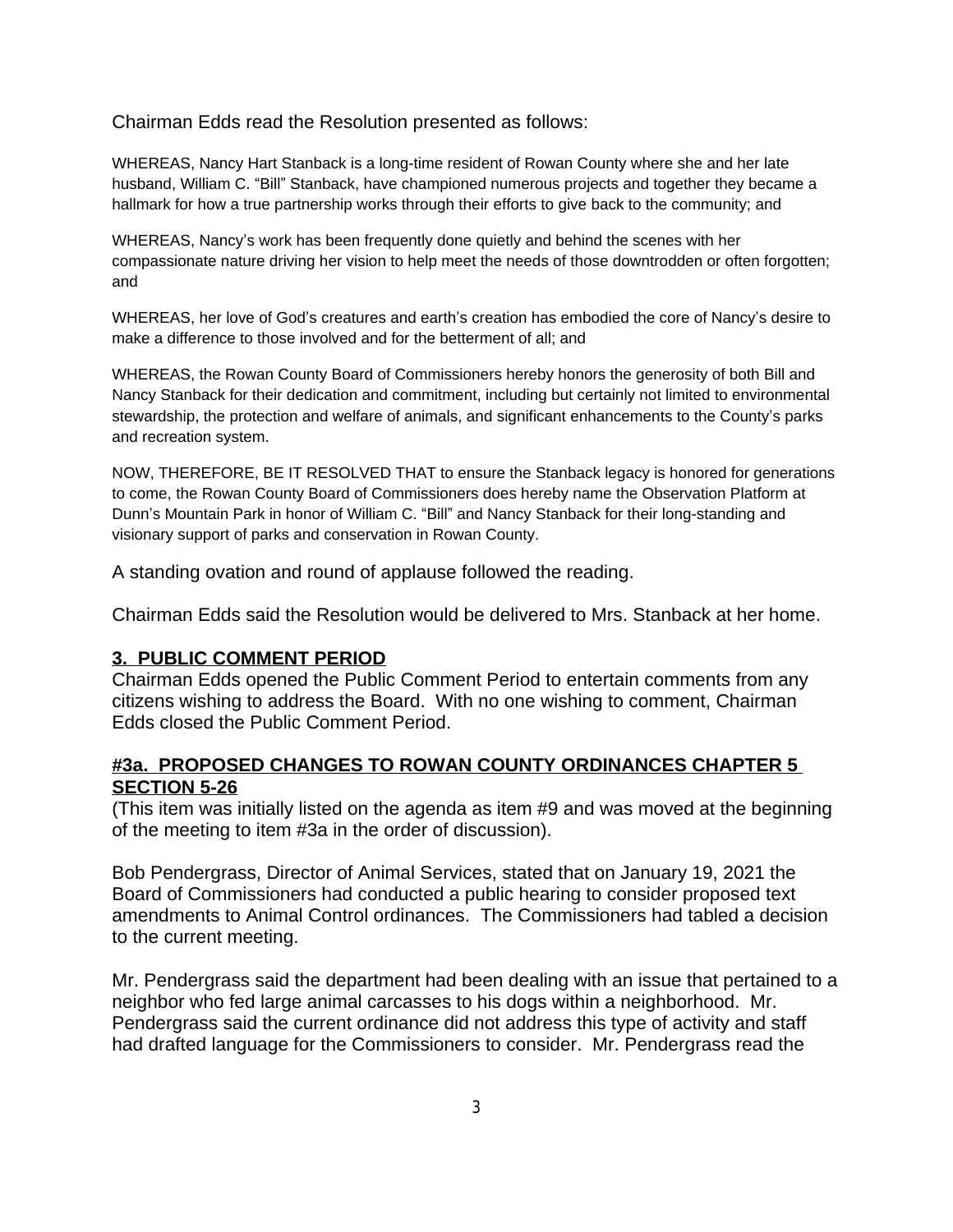proposed text as follows: It shall be unlawful to intentionally feed whole large animal carcasses to domesticated animals in public view.

Mr. Pendergrass mentioned the organizations and agencies Animal Services had reviewed the proposed text with and reported they had no issues with the language.

While the public hearing had already been conducted and closed, Chairman Edds stated the Board would provide an opportunity for those in attendance to speak on the matter. The following citizens came forward to address the Board:

- Paul Parrish spoke in support of the proposed text.
- Chris Casper spoke in support of the proposed text.
- Jeff Bliss spoke in support of the proposed text.

All three (3) citizens shared their concerns with the situation. The concerns included having animal carcasses fed to dogs in the front yard in view of other neighbors and children; the large number of buzzards in the area and in neighbors yards; and the potential for the spread of disease from increased rodents and vermin, and the potential public health hazard from water runoff.

Commissioner Klusman questioned the kenneling used for the dogs. Mr. Bliss said the dog owner had screwed pallets together and put tarps over the pallets for shelter. Mr. Bliss said there were approximately 11-13 large dogs involved and he described their shelter as minimal. He also confirmed to Commissioner Klusman the dogs were confined within an electric fence and appeared to have buckets of water for drinking.

Mr. Pendergrass said the shelters that had been erected for the dogs currently met the standards and that staff would continue to follow up on the situation.

Chairman Edds questioned any recourse the Board might have. County Attorney Jay Dees responded the County had police power for zoning ordinances and the Board was considering proposed language where the situation could be enforced by ordinance. Mr. Dees said there was also a general summary action he had been working on with Environmental Health Supervisor, Adrian Pruett. Mr. Dees said staff could determine if the situation was a public health nuisance. Mr. Dees said there were pros and cons to each approach.

In response to an inquiry from Commissioner Greene, Mr. Pendergrass said the proposed ordinance was designed to address whole animal carcasses and not bones/partial animals. Mr. Pendergrass said initially whole carcasses had been left intact for the dogs, which was the intent behind the proposed text.

County Manager Aaron Church read North Carolina General Statute (NCGS) §130-19, which would allow the Health Department to take the necessary action to abate a public health issue.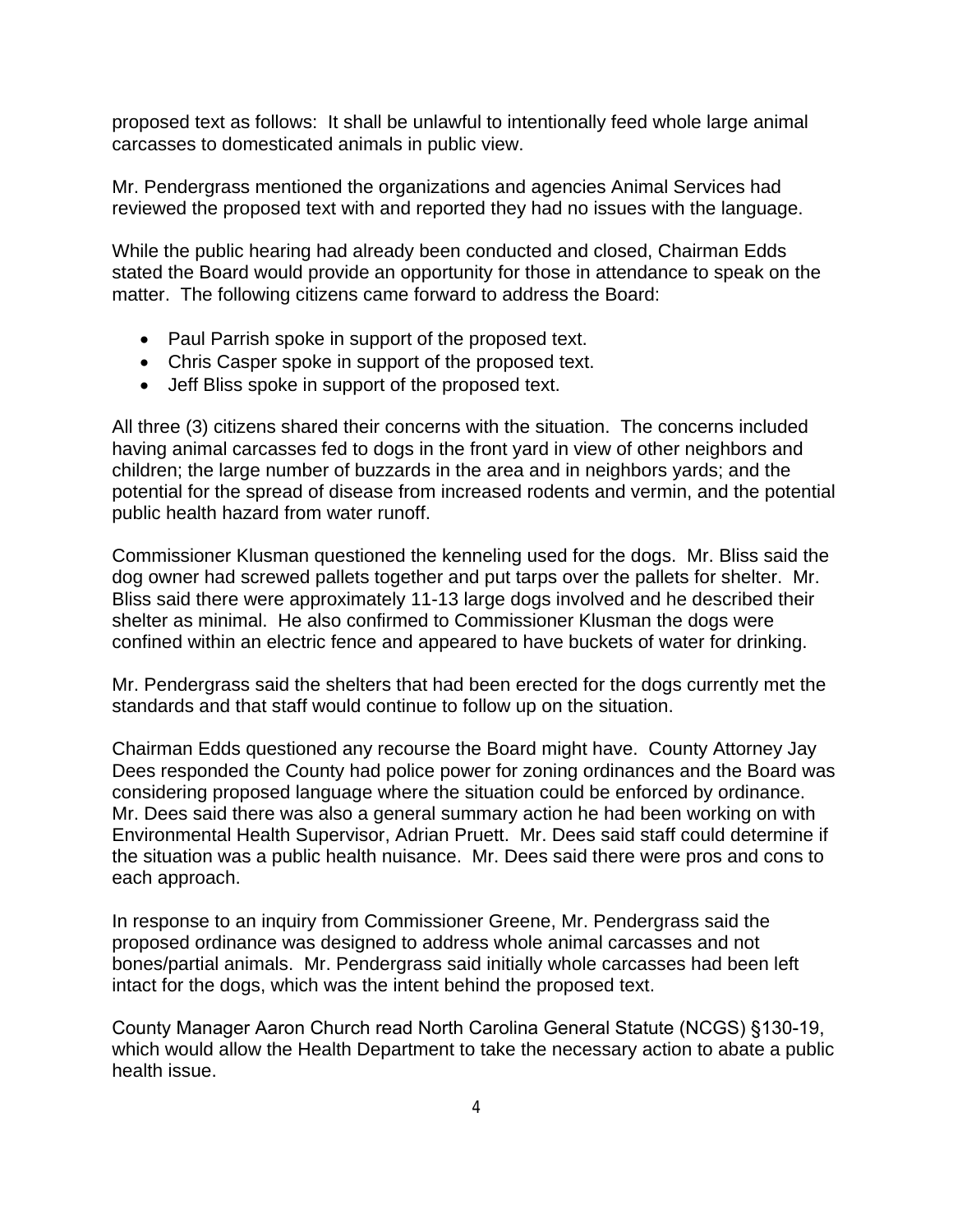Health Director Nina Oliver was in the audience. Ms. Oliver came forward and said she was hearing about the situation for the first time. Ms. Oliver said the matter fell under abatement of a public health nuisance and she viewed the situation from a communicable disease aspect. Ms. Oliver said the carcasses would attract vermin and rodents, which carried disease. Ms. Oliver said she would work with the County Attorney on the issue.

Chairman Greg preferred to give the Health Department the opportunity to abate the matter as opposed to adoption of an ordinance. Chairman Edds shared his thoughts about not creating a new ordinance because of one (1) bad neighbor.

Commissioner Pierce felt the Board should put a timeframe on a remedy to the situation since the problem began in September. Commissioner Pierce pointed out the person that had created the situation was the tenant and did not own the property.

Chairman Edds felt the easiest way to fix the issue was for the Health Department to render a decision as to whether the situation created a public health hazard. Chairman Edds asked the Commissioners and also those who had spoke if they were agreeable to allowing the Health Director to provide an update on the matter at the next meeting. Chairman Edds said the matter would be placed on the next agenda unless the Commissioners heard the situation was settled.

In response to Commissioner Klusman, Mr. Dees explained the applicable NCGS and steps involved in dealing with public health nuisances.

Chairman Edds questioned Mr. Dees about the Board's actions and Mr. Dees responded the Board would be tabling the issue for one (1) more meeting.

Chairman Edds said the matter would come back and the Board would either take action or be done with the matter. Inaudible comments were offered from a citizen in the audience and Chairman Edds said unless the matter was settled, he would see everyone back in two (2) weeks.

#### **4. UPDATE FROM OPEN BROADBAND ON COUNTY BROADBAND EXPANSION PROJECT**

Kent Winrich with OpenBroadband, LLC (Company) provided an update to the Board on the status of the Company's project utilizing County grant funds to assist in the expansion of fixed wireless broadband service to Rowan County citizens.

Mr. Winrich said the money received from the County had been used to purchase the equipment needed to make installs for getting customers online. Mr. Winrich said the Company had:

- Created agreements for towers it could broadcast from
- Had temporary LTE service until the Company could get all steps/items deployed
- Received FCC license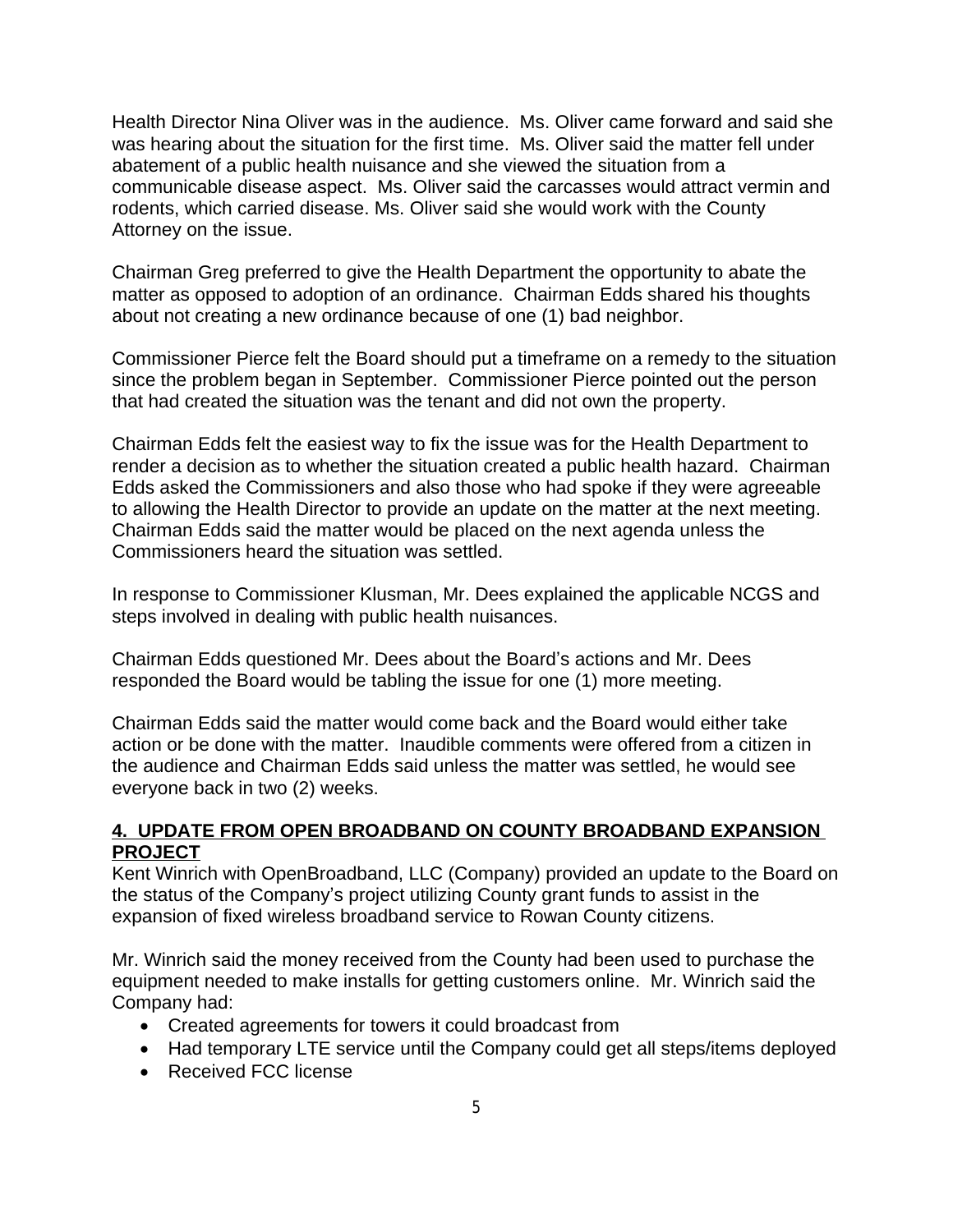• Done a backhaul drop where the Company was getting internet at the main tower site in Salisbury

Mr. Winrich said the Company needed to put antenna up on the towers. A site across the lake had been identified for a tower site and the Company was waiting for the rain stop in order to get the concrete poured. Mr. Winrich said he anticipated the tower would go up in March and people in eastern Rowan County would be online in April.

According to Mr. Winrich, the second portion of the project was the Scotch-Irish community. Mr. Winrich said he was talking to organizations about getting WIFI in underserved areas.

Mr. Winrich said the main tower was "good to go" on Statesville Boulevard and would serve as the main tower for the whole County.

A brief question and answer period followed the update with Mr. Winrich confirming he hoped people would be utilizing the broadband service by April and May.

Chairman Edds stressed the importance of broadband being available so that every home in Rowan County had internet. Chairman Edds also requested that he, along with Commissioner Klusman, Randy Cress (Assistant County Manager/CIO) and Mr. Winrich meet in the next couple of weeks to get an understanding and timeframe locked in. Chairman Edds said broadband ranked as one of the top five issues for the Board.

### **5. FISCAL YEAR 2020 FINANCIAL REPORT PRESENTATION**

Kari Dunlap, with Martin, Starnes and Associates, CPAs, P.A. provided a power point as she highlighted the financial data in County's Comprehensive Annual Financial Report (CAFR) for the fiscal year ending June 30, 2020.

Ms. Dunlap said Martin Starnes & Associates had rendered an unmodified opinion and she expressed appreciation for the cooperation the firm had received from the Finance Department's staff during the audit.

Using the power point, Ms. Dunlap reviewed the financial position of the County, as well as any changes that were relative to information contained in the CAFR.

#### **6. BI-WEEKLY ENVIRONMENTAL HEALTH REPORT**

Adrian Pruett, Environmental Health Supervisor, presented an update to the Board regarding the status of the Department's inspections. Mr. Pruett reported the Department was at a two-week backlog, which had been previously discussed as an average wait time for most counties.

Mr. Pruett also reported that he had interviews scheduled with two (2) authorized applicants for the Department's food and lodging inspection positions.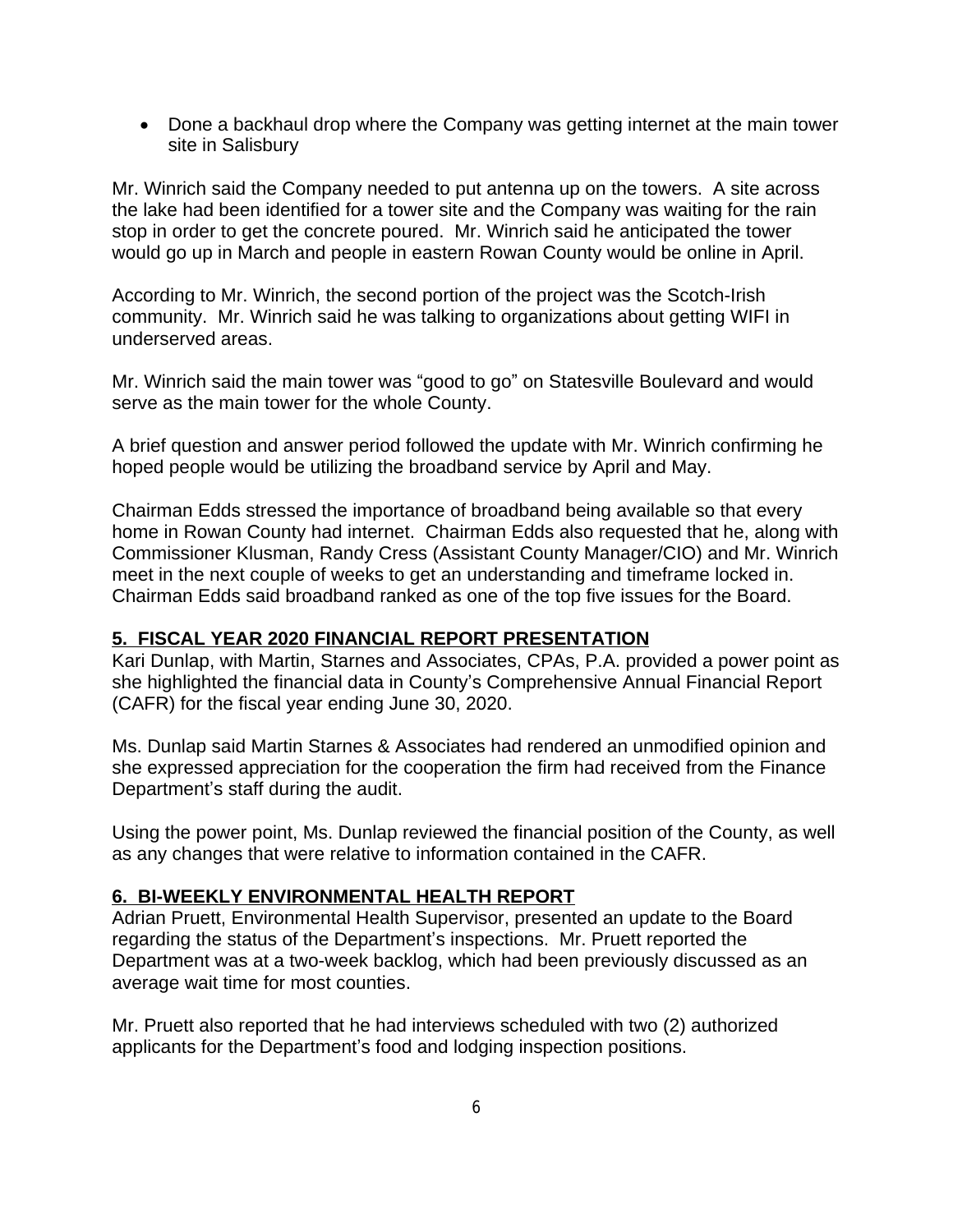#### **7. UPDATE ON COVID-19 VACCINATION AND FUTURE PLANS**

Health Director Nina Oliver provided a power point as she updated the Board concerning the COVID-19 Readiness and Response.

Ms. Oliver said the Pandemic was coming up on the one-year mark and the Health Department was in moving in the direction from testing to providing vaccinations. Ms. **Oliver** 

Ms. Oliver highlighted the COVID response structure, the current vaccine process and clinics, the number of vaccines allocated from the federal and state government, as well as the requirements of those who could administer the vaccine.

The Board discussed and questioned Ms. Oliver at length regarding the information presented.

Chairman Edds asked what the County could do to outperform other counties and hold mass vaccination events. Chairman Edds suggested getting organizations and agencies in a meeting together, along with staff and Assistant County Manager/CIO Randy Cress to figure out how and where the community could pull off the mass events.

Commissioner Klusman expressed concern with the forecast and prediction for inclement weather on Thursday. Commissioner Klusman shared various reasons why she felt the upcoming vaccination clinic should be moved indoors at the West End Plaza by Thursday. Ms. Oliver said the move could occur by the next week if that was the wish of the Board.

Commissioner Klusman said from her conversations with County Manager Aaron Church, the move indoors could remain for the duration of the vaccination program. Commissioner Klusman asked a second time why the move could not occur by Thursday of this week. Ms. Oliver said she was not the only one making the decisions and she could not speak for the other departments. Ms. Oliver said she would work with Emergency Management and law enforcement the following day and report back on when the program could move indoors.

Mr. Church said Allen Cress, Chief of Emergency Services was on the line. Mr. Church said the County would do whatever was necessary to support the Health Director, Health Board and Health Department. Mr. Church asked Mr. Cress if the move indoors could happen by Thursday.

Mr. Cress said the move would be possible "if we have the right resources and if we have enough resources and everything we need to get it done." Mr. Cress said there was a question regarding HIPPA issues that would have to be looked into and he noted staff did not currently have those resources. Mr. Cress said it was possible with the right resources and enough people.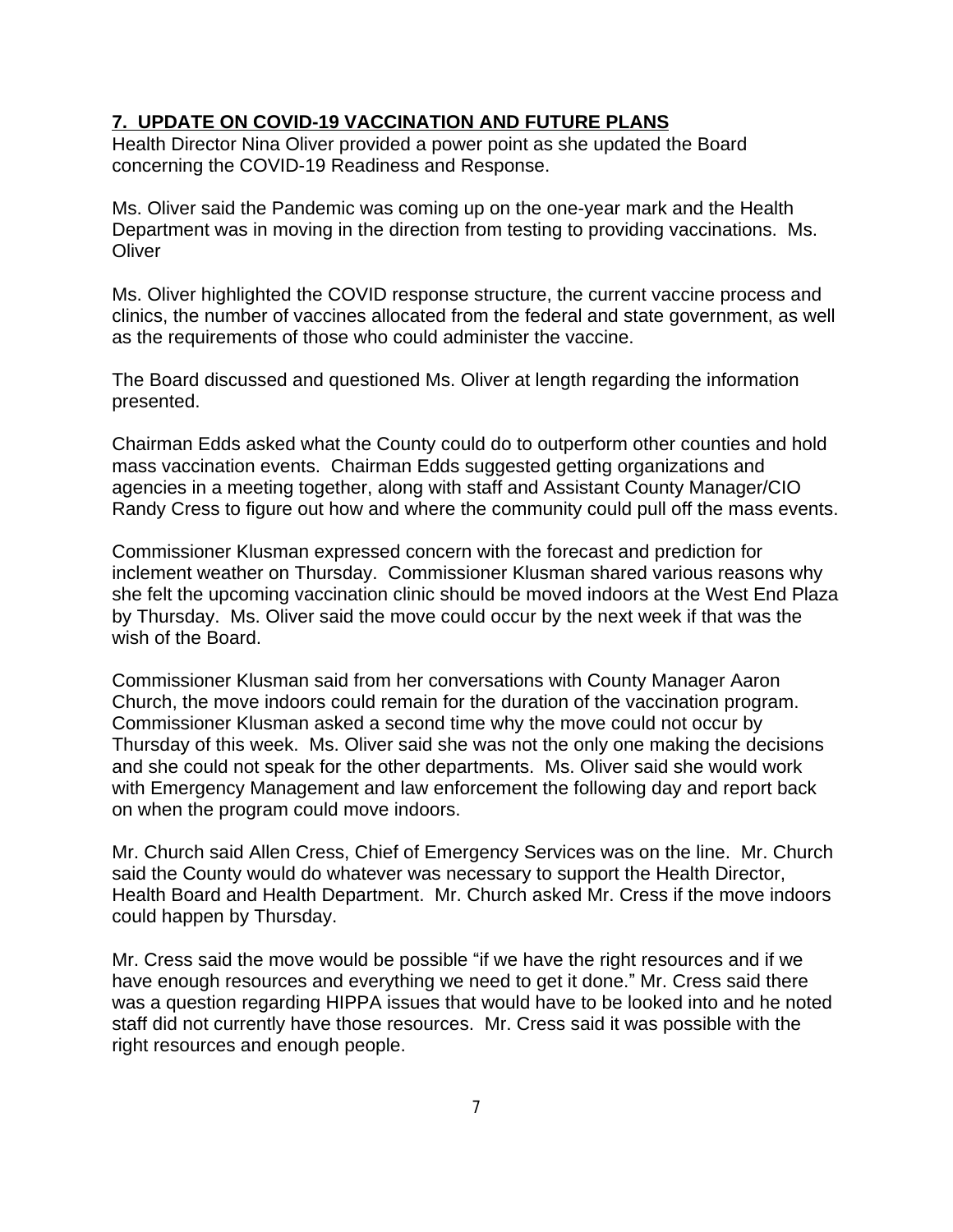Commissioner Klusman said she personally wanted to see the vaccination clinic move indoors.

In response to inquiries from Commissioner Klusman, Ms. Oliver discussed the timeframe to delivering the vaccine to teachers and the coordination with the school system. With regards to the homebound citizens, Ms. Oliver said the Health Department was working with EMS to get those citizens their vaccines.

Chairman Edds asked Ms. Oliver and Board of Health Chair Dari Caldwell what the County could do to set up a community meeting to discuss holding a mass vaccination event(s). Ms. Caldwell responded from the audience and was inaudible on the recording.

Chairman Edds expressed appreciation to Ms. Oliver for the update. Chairman Edds also expressed hope a meeting could occur this week to outline the roles of various community partners for a mass event(s). Chairman Edds said he hoped the Commissioners could be part of the community discussions, as he could not think of a more important issue at the moment.

Commissioner Greene asked Ms. Caldwell if she had any ideas as to how the County could obtain more vaccines. Ms. Caldwell said she had talked with several members of the County's legislative delegation; she also felt it was key to be able to show the State the County had a collaborative approach and the ability to pull off mega events.

### **8. 2021 COVID-19 SMALL BUSINESS "RESTAURANT" GRANT PROGRAM**

Commissioner Pierce presented the 2021 COVID-19 Small Business Restaurant Grant Program (Grant). Commissioner Pierce said the Grant was an attempt to include those who inadvertently did not qualify in first the grant the County had offered. Commissioner Pierce said the Grant is being offered to take care of the hospitality sites and their wait staff, etc. when they had to go to 50% capacity during the Pandemic.

Chairman Edds said when the original Grant program was offered it was offered for businesses with 1 to 25 employees. Chairman Edds said new Grant was for restaurants that had more than 25 employees.

Commissioner Pierce moved to approve the amended Small Business Restaurant Grant (as per the email from the County Manager on February 12, 2021: The program should have stated, "The small business must have at least **26 employees** to receive \$5,000."). The motion was seconded by Commissioner Klusman and passed unanimously.

Commissioner Pierce moved to approve the first revised contract with McGill & Associates. The motion was seconded by Commissioner Greene and passed unanimously.